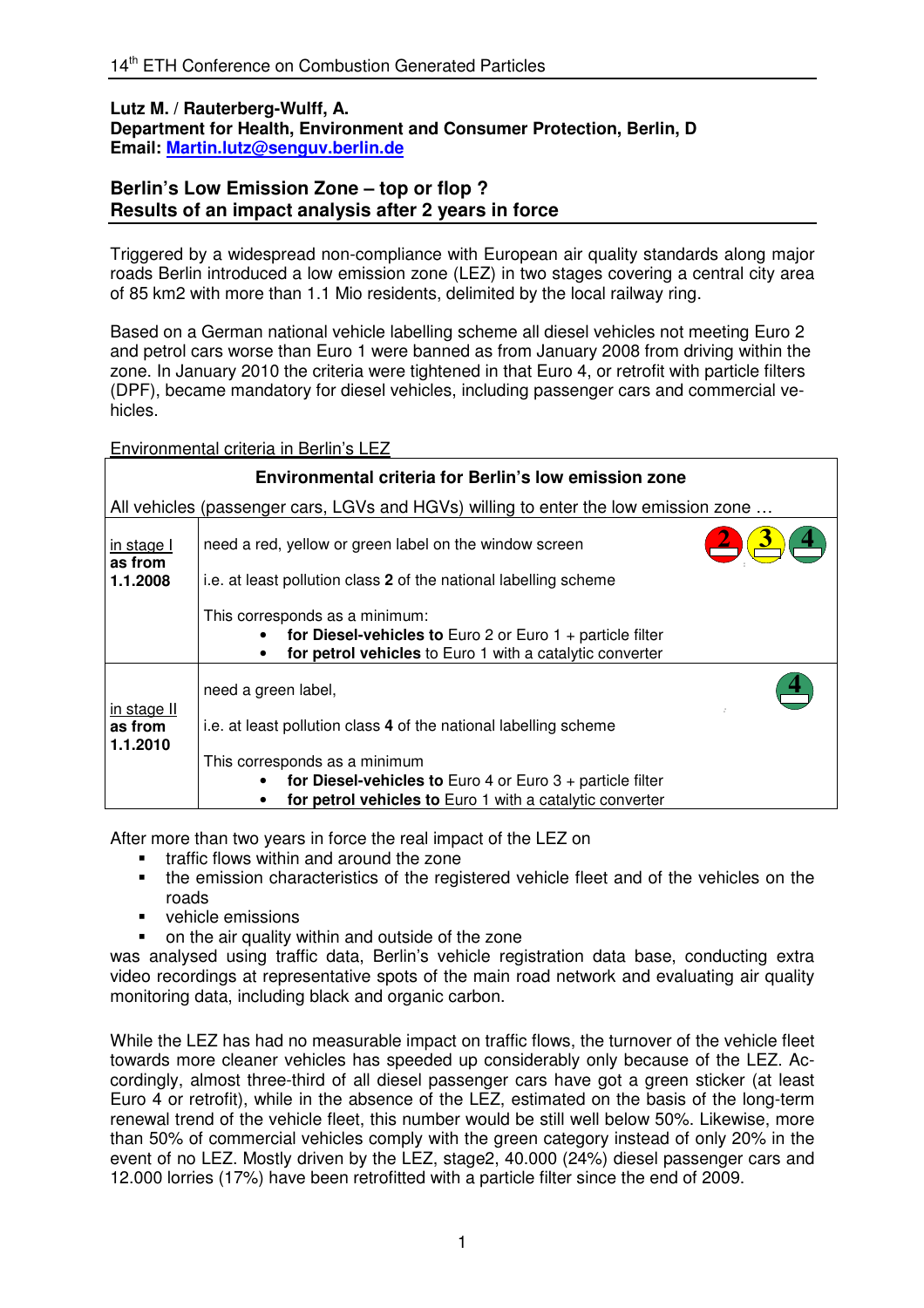Taking the observed vehicle composition before and after the launch of the LEZ as a basis, it could be calculated how vehicle exhaust emissions have changed due to the LEZ. The blue bars in Figure 1 (right for particle exhaust emissions, left for NOx emissions) depict the total emissions in 2008 and 2009 in the absence of the LEZ assuming a long-term average turnover of the vehicle fleet. The red and yellow bar represents the real situation with the LEZ in place. As a result of the LEZ exhaust particle emissions dropped by 35% or by more than 100 t/a in absolute terms. NOx emissions also fell by 19% or almost 1500 t/a.

In order to identify any impact of the LEZ in the air quality data it is not sufficient to simply compare concentrations or excess days of certain limit values before and after the enforcement of the LEZ. Changes in weather conditions relevant for dispersion, dilution and resuspension of emitted pollutants from traffic and other sources also have a large impact on measured pollution levels irrespective of any changes in the emissions. While NO2-levels are largely dominated by local emission sources, total PM concentrations also depend on regional and long-range pollution transport. Likewise, any shift in traffic volumes around the air quality monitoring sites used for the impact analysis needed to be taken into account as such changes are barely related to the LEZ.

In order to better retrieve the net benefit of the LEZ from the air quality data, the results of a PM2.5 source apportionment study in 2007, one year before the launch of the LEZ, was taken as a basis to translate the calculated emission reduction into a numerical decrease of the PM10 concentration measured at a traffic site in Berlin's city centre. The pie chart in Figure 2 depicts the percentages major sources contribute to total annual mean PM2.5 levels at this traffic site. The pollution from outside sources (in green), from non-transport emissions in Berlin (in blue) and from the non-exhaust PM-emissions by vehicles (in grey) cannot be mitigated by the traffic ban enforced by the LEZ. Only 14% of PM2.5 at the kerbside stems from exhaust particle emissions of the urban traffic in Berlin and another 8% appears as secondary inorganic PM from urban NOx-emissions from traffic, both of which are the only parts of the PM2.5 mixture affected by the LEZ. While absolute concentrations of pollutants strongly depend on the meteorological conditions, the relative contribution of the source sectors, like those shown in the pie chart below, should be less prone to weather changes. Hence, when using the source apportionment results of 2007 as a key to transpose the LEZ-related emission reduction into equivalent pollution reduction figures, the emerging results should be fairly representative also for other years with a different meteorology.

Assuming linearity between emission reduction and the resulting decrease of the pollution concentration, the two LEZ-related parts of the PM2.5 pie would shrink by the percentage decrease of the traffic emissions mentioned above. As a result, PM2.5 concentrations would be 6.4% lower, if the LEZ was introduced in 2007, when the source apportionment study was conducted. Given a 70% share of PM2.5 in kerbside PM10, the net reduction of PM10 levels by the end of 2009 amounts to 4.5%. Based on a statistical relation between annual mean levels and the number of excess days of the 24h PM10 limit value of 50  $\mu q/m^3$ , about 6 of such excess days can be prevented by the LEZ assuming the boundary conditions of the

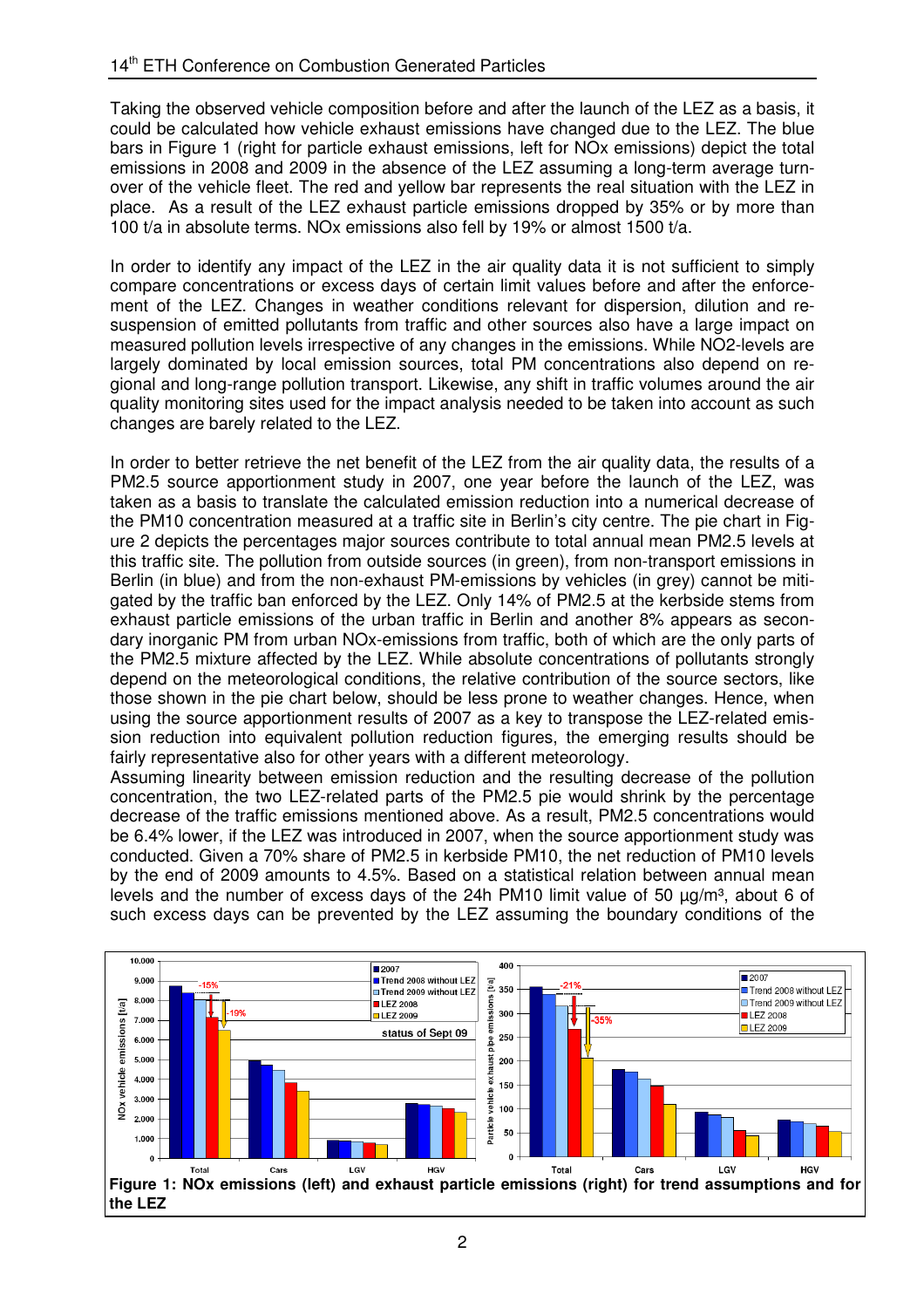## year 2007.

Total carbon data were analysed hoping that the effect of lower diesel soot emissions due to the LEZ could be easier seen in those data series. Such measurements were conducted at more than 20 spots within and outside of the LEZ. In order to largely exclude the impact of changes in other carbon source sectors, like house heating, the carbon levels at a downtown urban background station were subtracted from the concentrations measured at the busy traffic spot in the city centre. The resulting local traffic increment was adjusted for any traffic volume changes, so as to become largely independent of traffic flow changes not related to the LEZ. So, in comparison to 2007, total carbon levels decreased steeply in 2008 (the first year with the LEZ) by more 25% inside and 20% outside of the LEZ even though atmospheric dispersion condition worsened in 2008. Dispersion conditions were assessed by chosing low wind speed frequency and radon concentrations as a proxy for the dispersion of fine particles and NO2 in the boundary layer.

2009 saw almost no continuation of the downward trend, which may be largely due to the increase in days with stagnant dispersion conditions, i.e. with a surge in low wind speed situations by one-third associated also in 10% higher radon levels. Hence, the measured improvement in total carbon levels could be largely linked to the implementation of the LEZ. Traffic adjusted city-generated NO2-concentrations also decrease by 8%, the first decrease since several years. However, concentration levels slightly rose again in 2009. While this feature might also be explained by the unfavourable dispersion conditions in 2009, there was also growing suspicion that continuously regenerating particulate filter (CRT) systems could actually increase the share of NO2 in the exhaust gas released by retrofitted vehicles. Fortunately, a balance sheet calculation for Berlin's Diesel fleet revealed, that the net effect of stage 2 of the LEZ on NO2 is still positive, because all vehicles already equipped with an oxidation catalyst (i.e. most cars, vans and light goods vehicles) will emit less NO2 after being retrofitted with a particle filter. Another reason is that NO-emissions of modern vehicles since Euro 3 have fallen so drastically that NO2 concentrations in a typical street canyon, about 60% of which are formed from former NO, will eventually decrease even though the share of NO2 emissions has gone up.



**Figure 2: Estimation of the LEZ impact on PM2.5/PM10 by applying the calculated LEZ-related emission reduction on the those parts of total PM2.5 level, which can be traced back to traffic exhaust emissions**